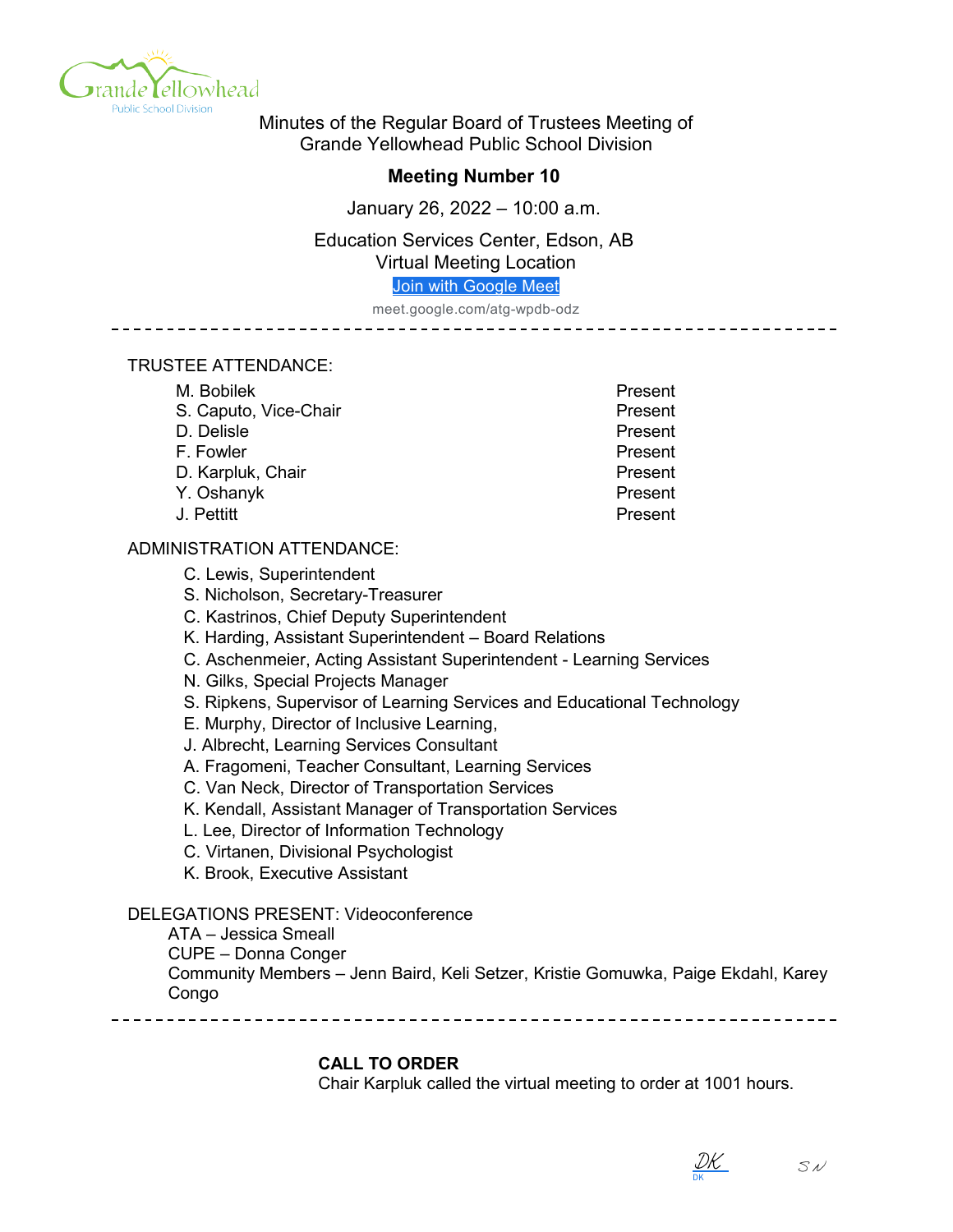## **NATIONAL ANTHEM**

## **LAND ACKNOWLEDGEMENT**

## **ANNOUNCEMENTS**

Happy New Year to everyone Good luck to students on finals Thank you to all teachers having to move online Mental Health awareness day Thank you to BEST coaches and staff Literacy Day is January 27<sup>th</sup> Good luck to students starting their new courses Best wishes to teachers attending the Teachers Convention

#### **CHANGES TO THE AGENDA** None.

# **2022-001 APPROVAL OF THE AGENDA**

Trustee Caputo moved that the Board approve the agenda.

**Carried**

## **2022-002 APPROVAL OF THE MINUTES**

Trustee Fowler moved that the Board approve the minutes of the Public Board Meeting of December 15, 2021.

**Carried**

## **BUSINESS ARISING FORM THE MINUTES** None.

#### **DELEGATION / PRESENTATION** None.

## **BOARD CHAIR REPORT**

Chair Karpluk Shared:

- ASBA Chairs' Meeting AE Extension of Winter Break
- Board's Professional Learning Plan
- ATA Summit Attendance
- ACEE Echo Schools; GYPSD's schools
- Curriculum Engagement Sessions' Deadline for Input
- TEBA Meeting

## **SUPERINTENDENT'S REPORT**

Superintendent Lewis reported on all the activities she has been leading since the last Public Board meeting on December 15, 2021. The superintendent wishes all teachers good luck at the Teachers' Convention. Superintendent Lewis takes this time to appreciate some very talented writers in the Division for Literacy Day.

## **PUBLIC QUESTION PERIOD**

None.

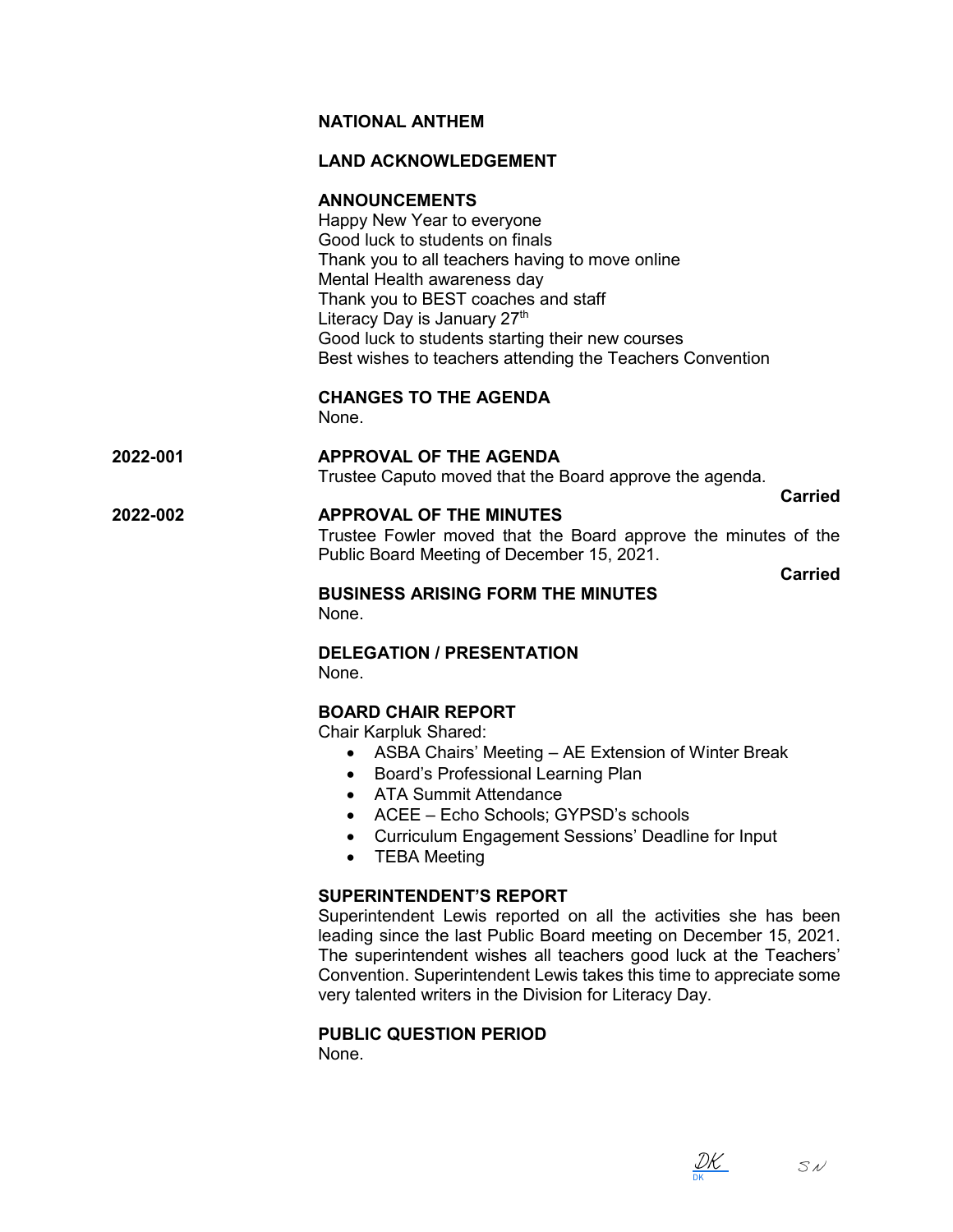## **ACTION ITEMS**

**2022- 003 School attendance boundary adjustments to Mary Bergeron Elementary (K-5) and École Westhaven School (K-5, FRIM)** Trustee Fowler moved that the Board of Trustees approve an update to the attendance areas for Mary Bergeron Elementary and École Westhaven Elementary School in Edson to take effect for the 2022/2023 school year.

**Carried**

## **2022-004 March 23 Meeting Date** Trustee Caputo moved that the Board approve a motion to cancel the March 23rd, 2022, Public Board Meeting and COTW Meeting.

**Carried**

#### **ADMINISTRATION REPORTS**

#### **Transportation Report**

Dr. Harding provided the Board with a Transportation Services update.

#### **Quarter 1 Financial Report**

S. Nicholson provided the Board with the First Quarter financial report.

#### **Renovation Costs for Gym at Pine Grove**

S. Nicholson provided the Board with the cost to renovate the gym at École Pine Grove School.

#### **AP 163 Update**

C. Kastrinos provided the Board with an update on the implementation of Administrative Procedure 163.

## **TRUSTEE REPORTS**

#### **Board Policy Committee**

The last meeting was January 25, 2022; the committee will bring forward proposed policy changes at the next Board Meeting.

**Recognition of Employees Committee** No Report.

#### **Board Planning Seminar Committee** No Report.

**Board Negotiations Committee** No Report.